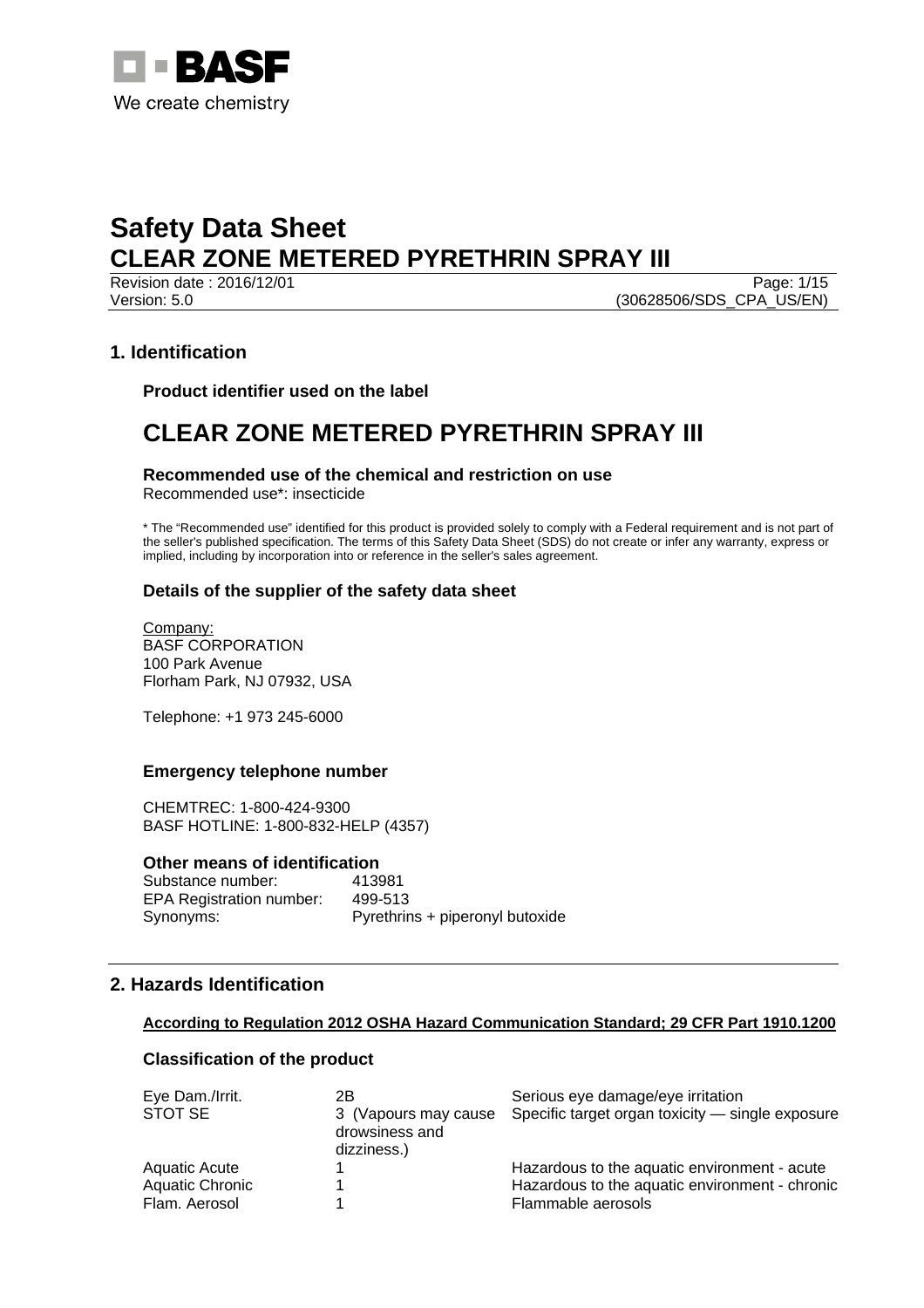Revision date : 2016/12/01 Page: 2/15

Version: 5.0 (30628506/SDS\_CPA\_US/EN)

# **Label elements**



Signal Word: Danger

| <b>Hazard Statement:</b>               |                                                                                                                                     |
|----------------------------------------|-------------------------------------------------------------------------------------------------------------------------------------|
| H <sub>222</sub>                       | Extremely flammable aerosol.                                                                                                        |
| H320                                   | Causes eye irritation.                                                                                                              |
| H336                                   | May cause drowsiness or dizziness.                                                                                                  |
| H400                                   | Very toxic to aquatic life.                                                                                                         |
| H410                                   | Very toxic to aquatic life with long lasting effects.                                                                               |
| Precautionary Statements (Prevention): |                                                                                                                                     |
| P210                                   | Keep away from heat, hot surfaces, sparks, open flames and other<br>ignition sources. No smoking.                                   |
| P273                                   | Avoid release to the environment.                                                                                                   |
| P271                                   | Use only outdoors or in a well-ventilated area.                                                                                     |
| P261                                   | Avoid breathing dust/fume/gas/mist/vapours/spray.                                                                                   |
| P211                                   | Do not spray on an open flame or other ignition source.                                                                             |
| P <sub>251</sub>                       | Do not pierce or burn, even after use.                                                                                              |
| P <sub>264</sub>                       | Wash with plenty of water and soap thoroughly after handling.                                                                       |
| Precautionary Statements (Response):   |                                                                                                                                     |
| P312                                   | Call a POISON CENTER or doctor/physician if you feel unwell.                                                                        |
| P305 + P351 + P338                     | IF IN EYES: Rinse cautiously with water for several minutes. Remove<br>contact lenses, if present and easy to do. Continue rinsing. |
| P304 + P340                            | IF INHALED: Remove person to fresh air and keep comfortable for<br>breathing.                                                       |
| P391                                   | Collect spillage.                                                                                                                   |
| P337 + P311                            | If eye irritation persists: Call a POISON CENTER or doctor/physician.                                                               |
| Precautionary Statements (Storage):    |                                                                                                                                     |
| P403 + P233                            | Store in a well-ventilated place. Keep container tightly closed.                                                                    |
| P410 + P412                            | Protect from sunlight. Do no expose to temperatures exceeding 50°C/<br>122°F.                                                       |
| P405                                   | Store locked up.                                                                                                                    |
| Precautionary Statements (Disposal):   |                                                                                                                                     |
| P <sub>501</sub>                       | Dispose of contents/container to hazardous or special waste collection<br>point.                                                    |
|                                        |                                                                                                                                     |

# **Hazards not otherwise classified**

Labeling of special preparations (GHS):

The product contains fluorinated greenhouse gases according to regulation (EC) No 517/2014.

The following percentage of the mixture consists of components(s) with unknown hazards regarding the acute toxicity: 1 % dermal

The following percentage of the mixture consists of components(s) with unknown hazards regarding the acute toxicity: 1 % oral

The following percentage of the mixture consists of components(s) with unknown hazards regarding the acute toxicity: 1 % Inhalation - vapour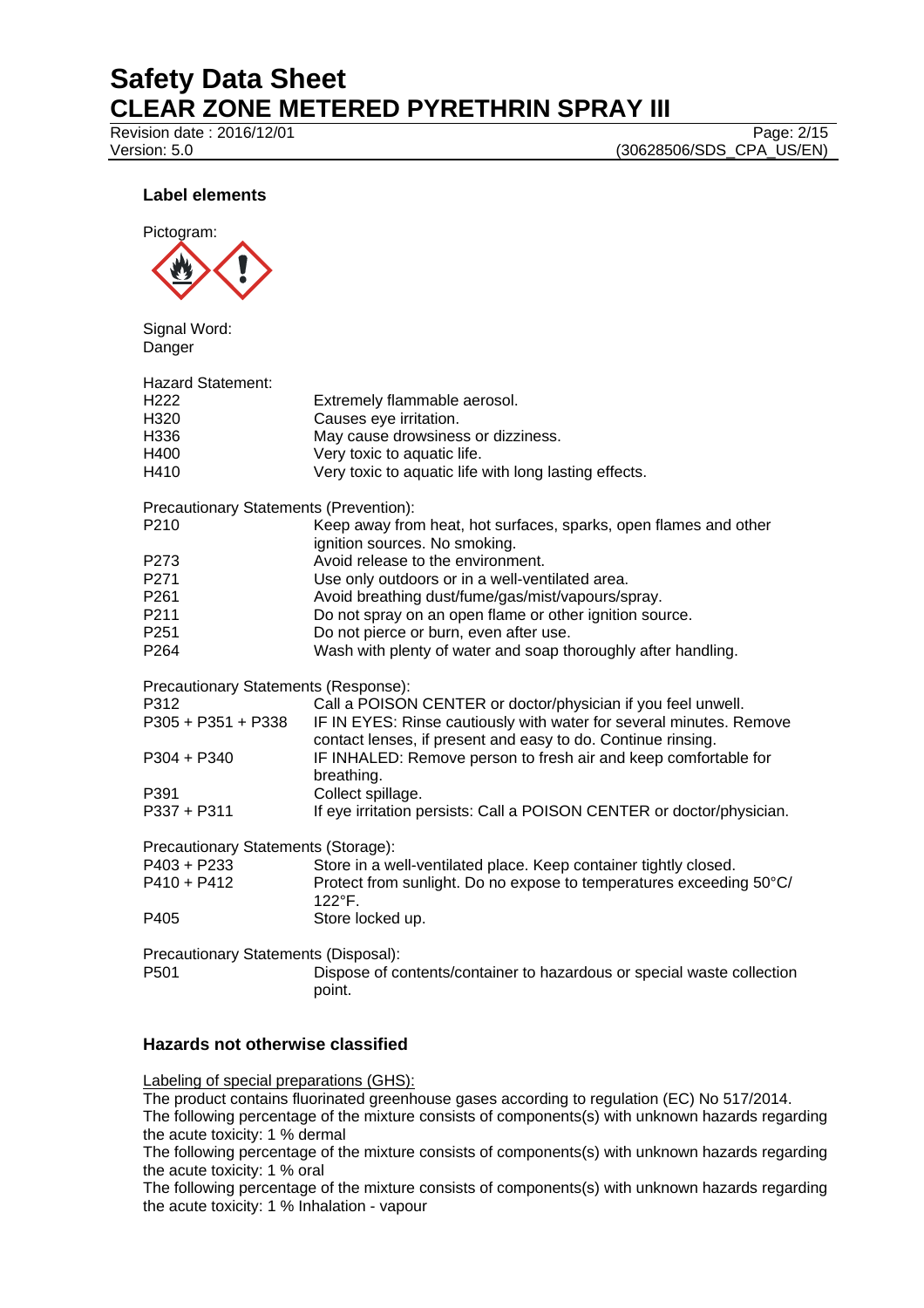Revision date : 2016/12/01

Version: 5.0 (30628506/SDS\_CPA\_US/EN)

The following percentage of the mixture consists of components(s) with unknown hazards regarding the acute toxicity: 1 - 2 % Inhalation - mist

### **According to Regulation 1994 OSHA Hazard Communication Standard; 29 CFR Part 1910.1200**

#### **Emergency overview**

CAUTION: KEEP OUT OF REACH OF CHILDREN. KEEP OUT OF REACH OF DOMESTIC ANIMALS. HARMFUL IF SWALLOWED. HARMFUL IF INHALED. HARMFUL IF ABSORBED THROUGH SKIN. Moderately irritating to the eyes. Avoid inhalation of mists/vapours. Avoid contact with the skin, eyes and clothing. Wash thoroughly after handling. Aerosol container contains flammable gas under pressure.

# **3. Composition / Information on Ingredients**

# **According to Regulation 2012 OSHA Hazard Communication Standard; 29 CFR Part 1910.1200**

| <b>CAS Number</b> | Weight %        | <b>Chemical name</b>   |
|-------------------|-----------------|------------------------|
| 8003-34-7         | $1.0 \%$        | Pyrethrins             |
| $51 - 03 - 6$     | $5.0 \%$        | Piperonylbutoxide      |
| 67-63-0           | $20.0 - 25.0\%$ | 2-Propanol             |
| 64742-47-8        | $5.0 - 10.0\%$  | Distillates, petroleum |
| 75-37-6           | $50.0 - 75.0\%$ | Ethane, 1,1-difluoro-  |

# **According to Regulation 1994 OSHA Hazard Communication Standard; 29 CFR Part 1910.1200**

| <b>CAS Number</b> | Weight %      | <b>Chemical name</b>    |
|-------------------|---------------|-------------------------|
| 8003-34-7         | 1.0%          | Pyrethrins              |
| $51 - 03 - 6$     | 5.0%          | piperonyl butoxide      |
| 64742-47-8        | $\leq$ 10.0%  | Distillates, petroleum  |
| 67-63-0           |               | 2-Propanol              |
| 75-37-6           |               | Ethane, 1,1-difluoro-   |
|                   | $\leq 84.0\%$ | Proprietary ingredients |

# **4. First-Aid Measures**

#### **Description of first aid measures**

#### **General advice:**

Remove contaminated clothing.

#### **If inhaled:**

Remove the affected individual into fresh air and keep the person calm.

#### **If on skin:**

Wash thoroughly with soap and water.

#### **If in eyes:**

Wash affected eyes for at least 15 minutes under running water with eyelids held open.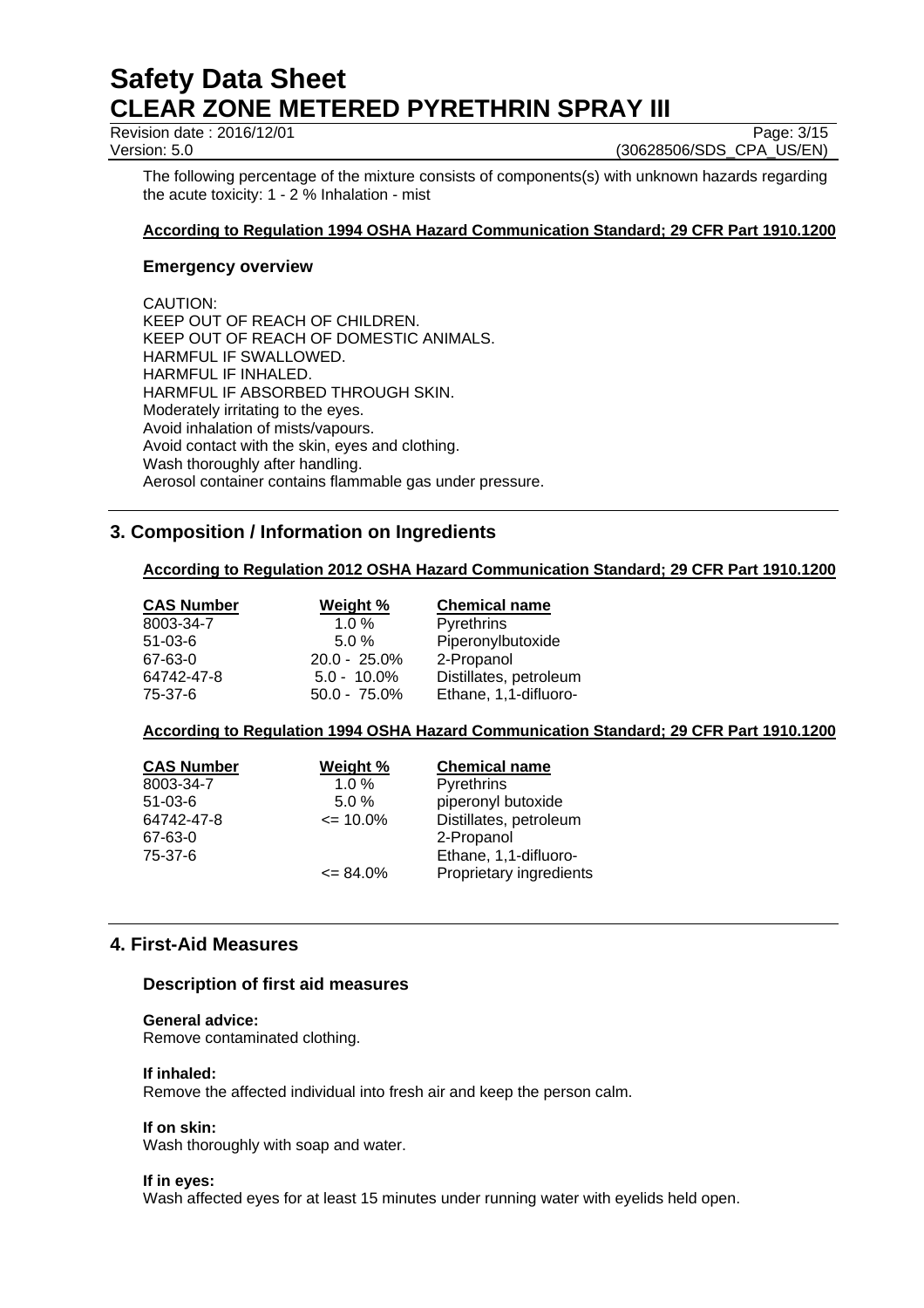Revision date : 2016/12/01

Version: 5.0 **(30628506/SDS\_CPA\_US/EN)** 

#### **If swallowed:**

Rinse mouth and then drink plenty of water.

# **Most important symptoms and effects, both acute and delayed**

Symptoms: The most important known symptoms and effects are described in the labelling (see section 2) and/or in section 11., Further important symptoms and effects are so far not known. Hazards: Vomiting may cause aspiration pneumonia due to the ingredients.

#### **Indication of any immediate medical attention and special treatment needed**

| Note to physician<br>Treatment: | Aspiration of this product during induced emesis can result in lung                                                                                                         |
|---------------------------------|-----------------------------------------------------------------------------------------------------------------------------------------------------------------------------|
|                                 | injury. If evacuation of stomach contents is considered necessary, use<br>method least likely to cause aspiration, such as gastric lavage after<br>endotracheal intubation. |
| Treatment:                      | Symptomatic treatment (decontamination, vital functions).                                                                                                                   |

# **5. Fire-Fighting Measures**

#### **Extinguishing media**

Suitable extinguishing media: foam, dry powder, carbon dioxide

water spray, carbon dioxide, foam, dry powder

#### **Special hazards arising from the substance or mixture**

Hazards during fire-fighting:

carbon monoxide, carbon dioxide, hydrogen fluoride, halogenated hydrocarbons, hydrocarbons If product is heated above decomposition temperature, toxic vapours will be released. The substances/groups of substances mentioned can be released in case of fire. Aerosol container contains flammable gas under pressure.

# **Advice for fire-fighters**

Protective equipment for fire-fighting: Firefighters should be equipped with self-contained breathing apparatus and turn-out gear.

#### **Further information:**

Evacuate area of all unnecessary personnel. Contain contaminated water/firefighting water. Do not allow to enter drains or waterways.

# **6. Accidental release measures**

#### **Personal precautions, protective equipment and emergency procedures**

Take appropriate protective measures. Clear area. Shut off source of leak only under safe conditions. Extinguish sources of ignition nearby and downwind. Ensure adequate ventilation. Wear suitable personal protective clothing and equipment.

# **Environmental precautions**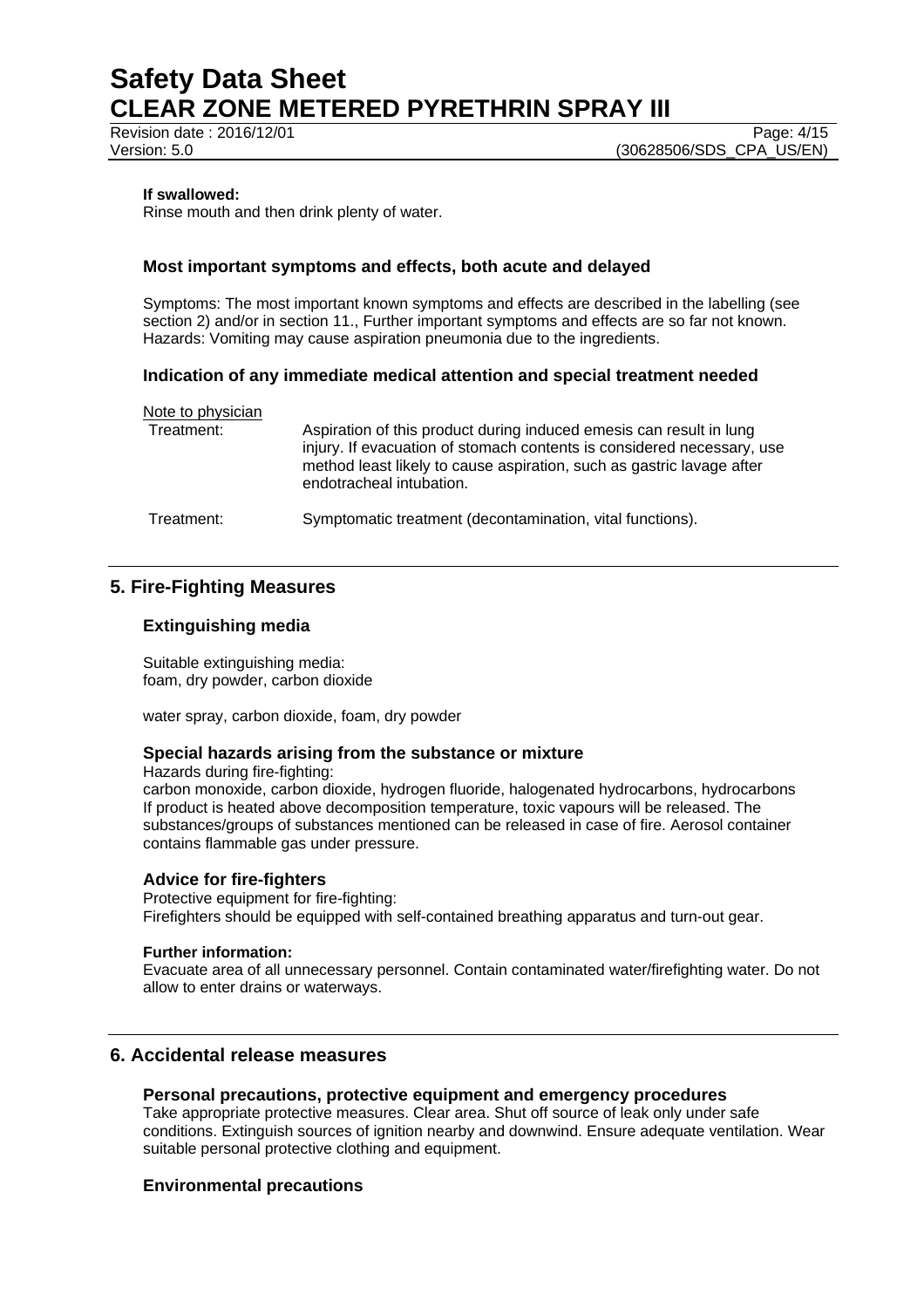Revision date : 2016/12/01

Version: 5.0 **(30628506/SDS\_CPA\_US/EN)** 

Do not discharge into the subsoil/soil. Do not discharge into drains/surface waters/groundwater. Contain contaminated water/firefighting water. A spill of or in excess of the reportable quantity requires notification to state, local and national emergency authorities. This product is regulated by CERCLA ('Superfund').

# **Methods and material for containment and cleaning up**

Dike spillage. Pick up with suitable absorbent material. Spilled substance/product should be recovered and applied according to label rates whenever possible. If application of spilled substance/product is not possible, then spills should be contained, solidified, and placed in suitable containers for disposal. After decontamination, spill area can be washed with water. Collect wash water for approved disposal.

# **7. Handling and Storage**

# **Precautions for safe handling**

RECOMMENDATIONS ARE FOR MANUFACTURING, COMMERCIAL BLENDING, AND PACKAGING WORKERS. PESTICIDE APPLICATORS & WORKERS must refer to the Product Label and Directions for Use attached to the product. Provide good ventilation of working area (local exhaust ventilation if necessary). Keep away from sources of ignition - No smoking. Keep container tightly sealed. Protect against heat. Handle and open container with care. Do not open until ready to use. Once container is opened, content should be used as soon as possible. Provide means for controlling leaks and spills. Follow label warnings even after container is emptied. The substance/ product may be handled only by appropriately trained personnel. Avoid all direct contact with the substance/product. Avoid contact with the skin, eyes and clothing. Avoid inhalation of dusts/mists/vapours. Wear suitable personal protective clothing and equipment.

# Protection against fire and explosion:

Aerosol container contains flammable gas under pressure. The relevant fire protection measures should be noted. Fire extinguishers should be kept handy. Avoid all sources of ignition: heat, sparks, open flame. Avoid extreme heat. Ground all transfer equipment properly to prevent electrostatic discharge. Electrostatic discharge may cause ignition.

# **Conditions for safe storage, including any incompatibilities**

Segregate from incompatible substances. Segregate from foods and animal feeds. Segregate from textiles and similar materials.

Further information on storage conditions: Protect containers from physical damage. Store in a cool, dry, well-ventilated area. Avoid all sources of ignition: heat, sparks, open flame.

#### Storage stability: May be kept indefinitely if stored properly. If an expiry date is mentioned on the packaging/label this takes priority over the statements on storage duration in this safety data sheet. Protect from temperatures above: 130 °F Explosive at or above indicated temperature.

# **8. Exposure Controls/Personal Protection**

# **Users of a pesticidal product should refer to the product label for personal protective equipment requirements.**

# **Components with occupational exposure limits**

| 2-Propanol | <b>OSHA PEL</b> | PEL 400 ppm 980 mg/m3; STEL value 500  |
|------------|-----------------|----------------------------------------|
|            |                 | ppm 1,225 mg/m3; TWA value 400 ppm 980 |
|            |                 | mq/m3                                  |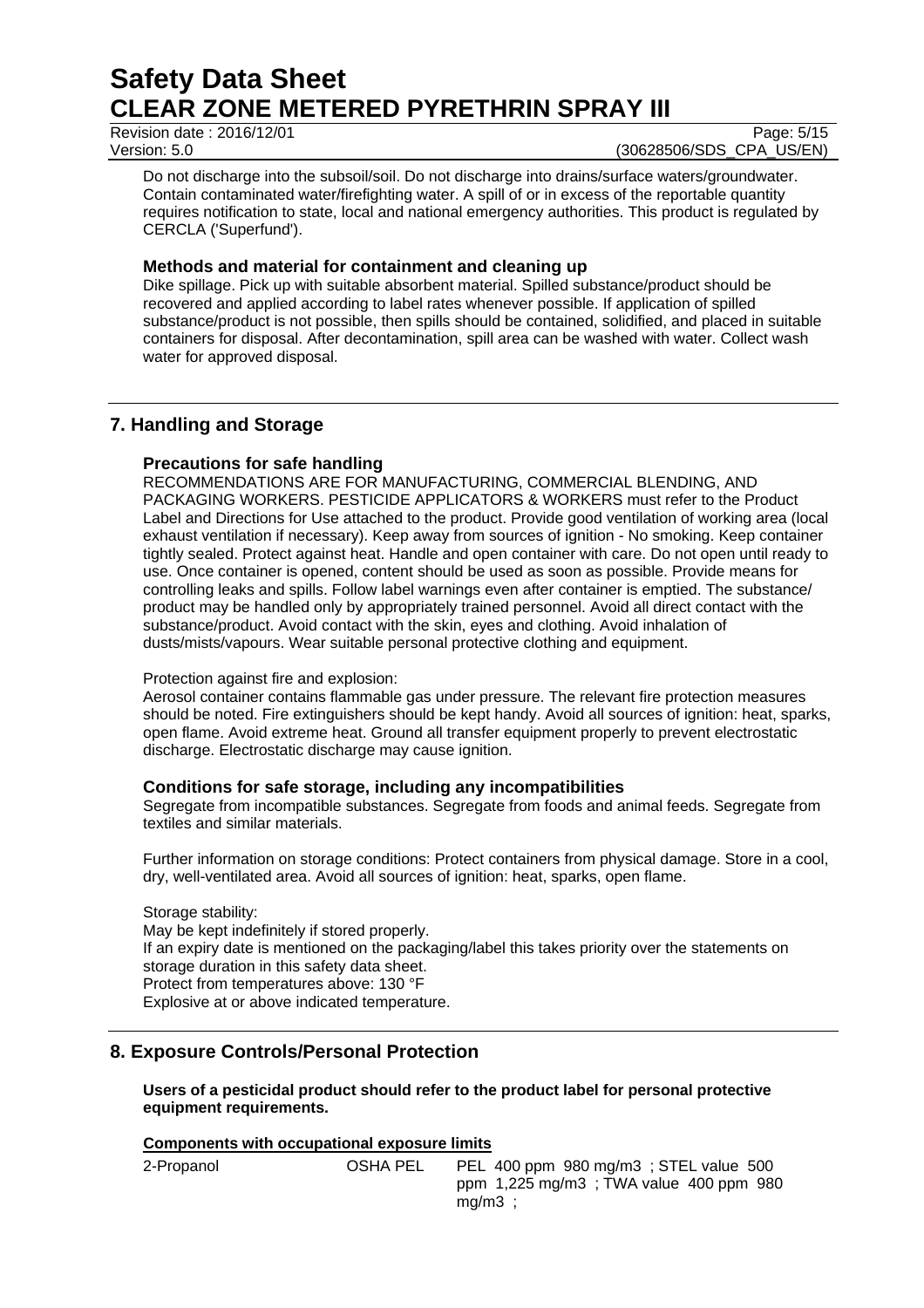Revision date : 2016/12/01 Page: 6/15

| Version: 5.0           |                              | (30628506/SDS_CPA_US/EN)                                                                                                                                                                                                |  |
|------------------------|------------------------------|-------------------------------------------------------------------------------------------------------------------------------------------------------------------------------------------------------------------------|--|
|                        | <b>ACGIH TLV</b>             | TWA value 200 ppm; STEL value 400 ppm;                                                                                                                                                                                  |  |
| <b>Pyrethrins</b>      | OSHA PEL<br><b>ACGIH TLV</b> | PEL 5 mg/m3; TWA value 5 mg/m3;<br>TWA value $5 \text{ mg/m3}$ ;                                                                                                                                                        |  |
| Distillates, petroleum | <b>ACGIH TLV</b>             | TWA value 200 mg/m3 Non-aerosol (total<br>hydrocarbon vapor);<br>Application restricted to conditions in which there<br>are negligible aerosol exposures.<br>Skin Designation Non-aerosol (total<br>hydrocarbon vapor); |  |
|                        |                              | The substance can be absorbed through the skin.                                                                                                                                                                         |  |

# **Advice on system design:**

Whenever possible, engineering controls should be used to minimize the need for personal protective equipment.

#### **Personal protective equipment**

### **RECOMMENDATIONS FOR MANUFACTURING, COMMERCIAL BLENDING, AND PACKAGING WORKERS:**

#### **Respiratory protection:**

Wear respiratory protection if ventilation is inadequate. Wear a NIOSH-certified (or equivalent) organic vapour/particulate respirator. For situations where the airborne concentrations may exceed the level for which an air purifying respirator is effective, or where the levels are unknown or Immediately Dangerous to Life or Health (IDLH), use NIOSH-certified full facepiece pressure demand self-contained breathing apparatus (SCBA) or a full facepiece pressure demand supplied-air respirator (SAR) with escape provisions.

#### **Hand protection:**

Chemical resistant protective gloves, Protective glove selection must be based on the user's assessment of the workplace hazards.

#### **Eye protection:**

Safety glasses with side-shields. Tightly fitting safety goggles (chemical goggles). Wear face shield if splashing hazard exists.

#### **Body protection:**

Body protection must be chosen depending on activity and possible exposure, e.g. head protection, apron, protective boots, chemical-protection suit.

#### **General safety and hygiene measures:**

RECOMMENDATIONS FOR MANUFACTURING, COMMERCIAL BLENDING, AND PACKAGING WORKERS Wear long sleeved work shirt and long work pants in addition to other stated personal protective equipment. Work place should be equipped with a shower and an eye wash. Handle in accordance with good industrial hygiene and safety practice. Personal protective equipment should be decontaminated prior to reuse. Gloves must be inspected regularly and prior to each use. Replace if necessary (e.g. pinhole leaks). Take off immediately all contaminated clothing. Store work clothing separately. Hands and/or face should be washed before breaks and at the end of the shift. No eating, drinking, smoking or tobacco use at the place of work. Keep away from food, drink and animal feeding stuffs.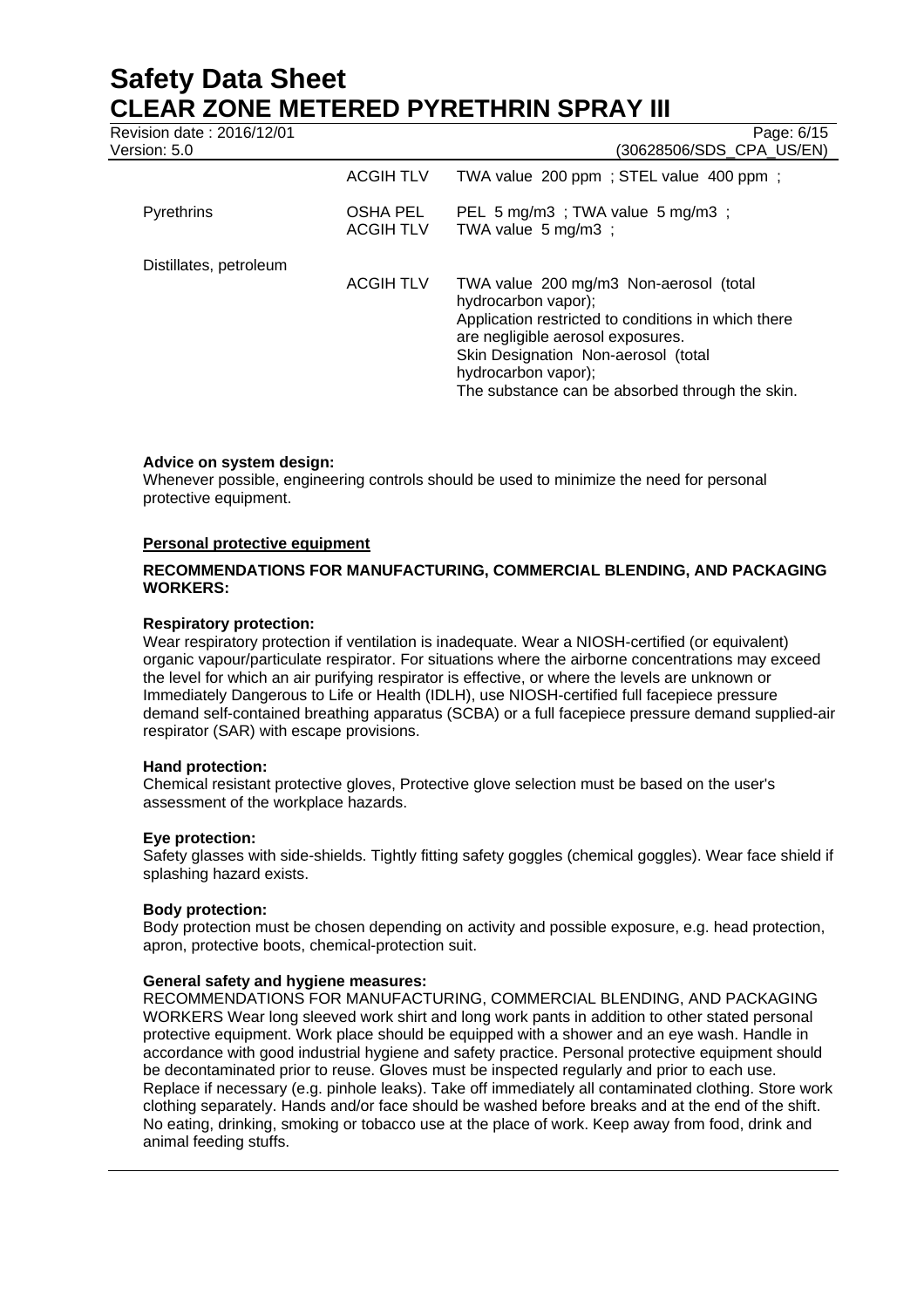# **Safety Data Sheet**

**CLEAR ZONE METERED PYRETHRIN SPRAY III**

Revision date : 2016/12/01

Version: 5.0 (30628506/SDS\_CPA\_US/EN)

# **9. Physical and Chemical Properties**

| Form:                                          | aerosol                                                      |               |  |
|------------------------------------------------|--------------------------------------------------------------|---------------|--|
| Odour:                                         | characteristic, of the solvent contained in the product      |               |  |
| Odour threshold:                               | Not determined due to potential health hazard by inhalation. |               |  |
| Colour:                                        | yellow                                                       |               |  |
| pH value:                                      | approx. 3 - 5                                                |               |  |
|                                                | (10 g/l, approx. 23 $^{\circ}$ C)                            |               |  |
| Melting temperature:                           | $<$ -30 $^{\circ}$ C                                         |               |  |
|                                                | The statements are based on the                              |               |  |
|                                                | properties of the individual                                 |               |  |
|                                                | components.                                                  |               |  |
| onset of boiling:                              | $-25 °C$                                                     |               |  |
|                                                | The statements are based on the                              |               |  |
|                                                | properties of the individual                                 |               |  |
|                                                | components.                                                  |               |  |
| Flash point:                                   | $> -13$ °C                                                   |               |  |
|                                                | Information applies to the solvent.                          |               |  |
| <b>Flammability of Aerosol</b>                 | 9.7 in                                                       | (ASTM D 3065) |  |
| Products:                                      | no flashback                                                 |               |  |
| NFPA 30B flammability:                         | Level 1 Aerosol                                              |               |  |
| Lower explosion limit:                         | $3.9\%$ (V)                                                  | (air)         |  |
| Upper explosion limit:                         | 16.9 %(V)                                                    | (air)         |  |
| Autoignition:                                  | 455 °C                                                       |               |  |
|                                                | The product has not been tested. The                         |               |  |
|                                                | statement has been derived from the                          |               |  |
|                                                | properties of the individual                                 |               |  |
|                                                | components.                                                  |               |  |
| Vapour pressure:                               | approx. 5.3 bar                                              |               |  |
|                                                | (approx. 21 $^{\circ}$ C)                                    |               |  |
|                                                | The statements are based on the                              |               |  |
|                                                | properties of the individual                                 |               |  |
|                                                | components.                                                  |               |  |
| Density:                                       | approx. 0.82 g/cm3                                           |               |  |
|                                                | (20 °C)                                                      |               |  |
| Vapour density:<br>Partitioning coefficient n- | not applicable                                               |               |  |
| octanol/water (log Pow):                       | not applicable                                               |               |  |
| Thermal decomposition:                         | carbon monoxide, carbon dioxide, hydrogen fluoride,          |               |  |
|                                                | halogenated hydrocarbons, Hydrocarbons                       |               |  |
|                                                | Stable at ambient temperature. If product is heated above    |               |  |
|                                                | decomposition temperature toxic vapours may be released. To  |               |  |
|                                                | avoid thermal decomposition, do not overheat.                |               |  |
| Viscosity, dynamic:                            | approx. 2.88 mPa.s                                           |               |  |
|                                                | (approx. 22 $\degree$ C)                                     |               |  |
| Solubility in water:                           | dispersible                                                  |               |  |
| Evaporation rate:                              | not applicable                                               |               |  |
| Other Information:                             | If necessary, information on other physical and chemical     |               |  |
|                                                | parameters is indicated in this section.                     |               |  |
|                                                |                                                              |               |  |

# **10. Stability and Reactivity**

#### **Reactivity**

No hazardous reactions if stored and handled as prescribed/indicated.

Corrosion to metals: Corrosive effects to metal are not anticipated.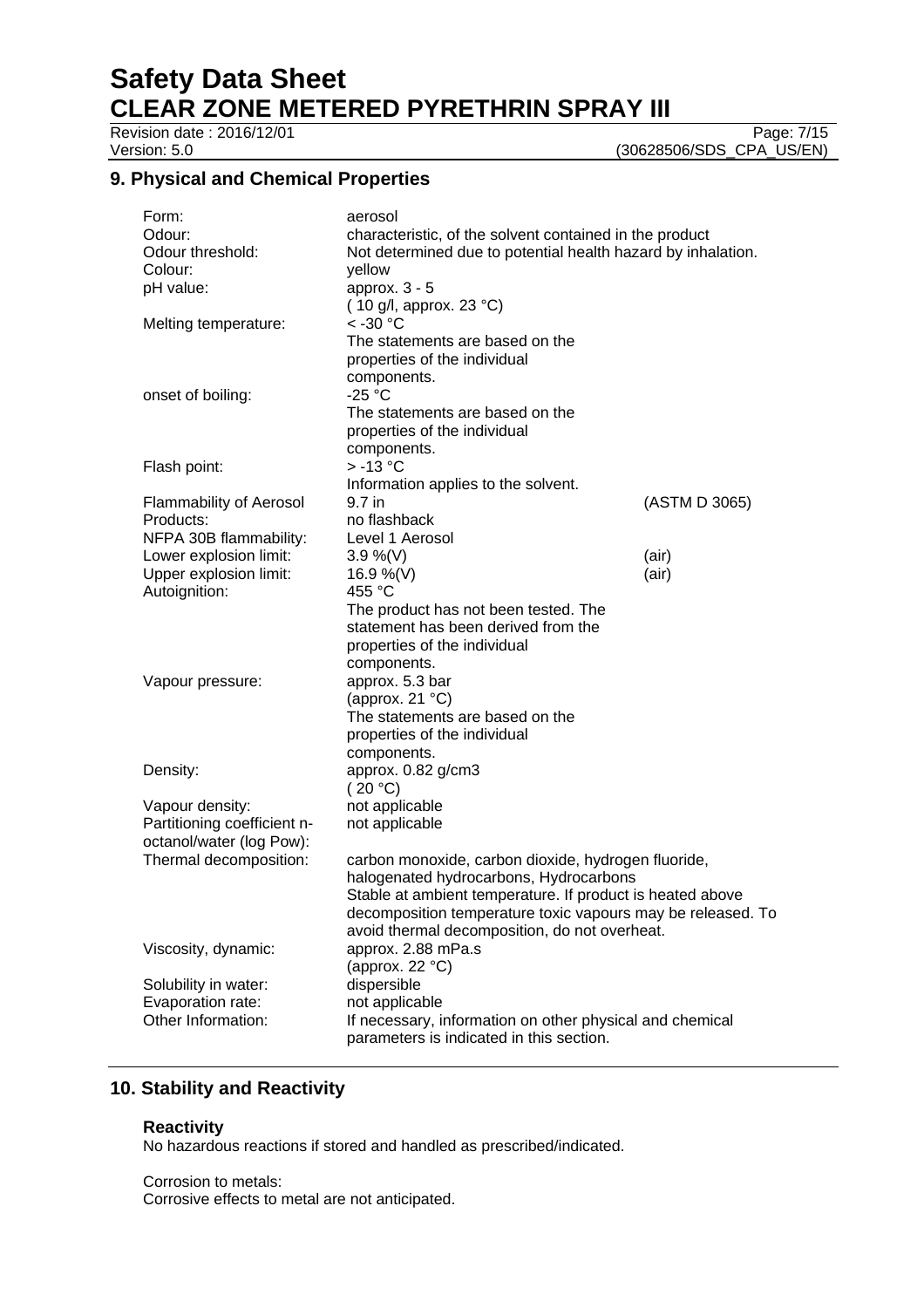Revision date : 2016/12/01 Page: 8/15

Version: 5.0 **(30628506/SDS\_CPA\_US/EN)** 

#### Oxidizing properties:

Based on its structural properties the product is not classified as oxidizing.

#### **Chemical stability**

The product is stable if stored and handled as prescribed/indicated.

#### **Possibility of hazardous reactions**

The product is chemically stable.

#### **Conditions to avoid**

Avoid all sources of ignition: heat, sparks, open flame. Avoid prolonged storage. Avoid electro-static discharge. Avoid contamination. Avoid prolonged exposure to extreme heat. Avoid extreme temperatures.

#### **Incompatible materials**

strong oxidizing agents, alkali or alkaline-earth metal

#### **Hazardous decomposition products**

#### Decomposition products:

No hazardous decomposition products if stored and handled as prescribed/indicated., Prolonged thermal loading can result in products of degradation being given off.

#### Thermal decomposition:

Possible thermal decomposition products:

carbon monoxide, carbon dioxide, hydrogen fluoride, halogenated hydrocarbons, Hydrocarbons Stable at ambient temperature. If product is heated above decomposition temperature toxic vapours may be released. To avoid thermal decomposition, do not overheat.

# **11. Toxicological information**

#### **Primary routes of exposure**

Routes of entry for solids and liquids are ingestion and inhalation, but may include eye or skin contact. Routes of entry for gases include inhalation and eye contact. Skin contact may be a route of entry for liquefied gases.

# **Acute Toxicity/Effects**

Acute toxicity

Assessment of acute toxicity: Slightly toxic after single ingestion. Slightly toxic after short-term skin contact. Relatively nontoxic after short-term inhalation.

**Oral** Type of value: LD50 Species: rat (female) Value: > 2,000 mg/kg No mortality was observed.

Inhalation Type of value: LC50 Species: rat (male/female) Value: > 2.08 mg/l Exposure time: 4 h No mortality was observed.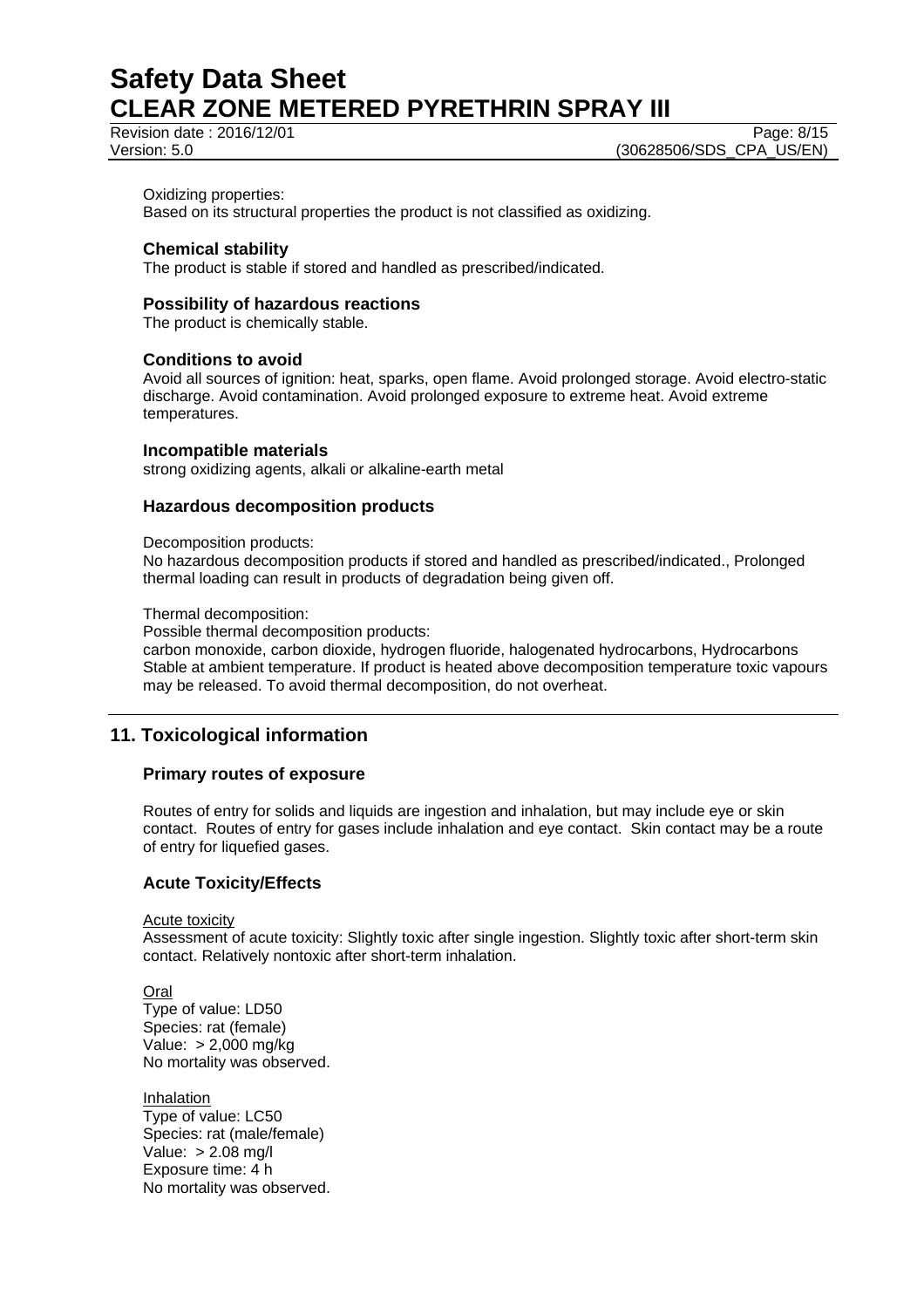Revision date : 2016/12/01 Page: 9/15

Version: 5.0 **(30628506/SDS\_CPA\_US/EN)** 

Dermal

Type of value: LD50 Species: rat (male/female) Value: > 2,000 mg/kg No mortality was observed.

Assessment other acute effects Assessment of STOT single: Possible narcotic effects (drowsiness or dizziness).

The product has not been tested. The statement has been derived from the properties of the individual components.

Irritation / corrosion Assessment of irritating effects: May cause moderate but temporary irritation to the eyes. May cause slight irritation to the skin.

**Skin** Species: rabbit Result: non-irritant

Eye Species: rabbit Result: Slightly irritating.

**Sensitization** 

Assessment of sensitization: Skin sensitizing effects were not observed in animal studies.

Buehler test Species: guinea pig Result: Skin sensitizing effects were not observed in animal studies.

Aspiration Hazard No aspiration hazard expected. The product has not been tested. The statement has been derived

from the properties of the individual components.

# **Chronic Toxicity/Effects**

Repeated dose toxicity

Assessment of repeated dose toxicity: The product has not been tested. The statement has been derived from the properties of the individual components.

# *Information on: Piperonylbutoxide*

*Assessment of repeated dose toxicity: The substance may cause damage to the liver after repeated ingestion of high doses, as shown in animal studies. The substance may cause damage to the liver after repeated inhalation of high doses. Repeated dermal uptake of the substance did not cause substance-related effects.* 

# *Information on: 2-Propanol*

*Assessment of repeated dose toxicity: No adverse effects were observed after repeated inhalative exposure in animal studies. The substance may cause damage to the liver after repeated inhalation of high doses.* 

----------------------------------

# Genetic toxicity

Assessment of mutagenicity: The product has not been tested. The statement has been derived from the properties of the individual components.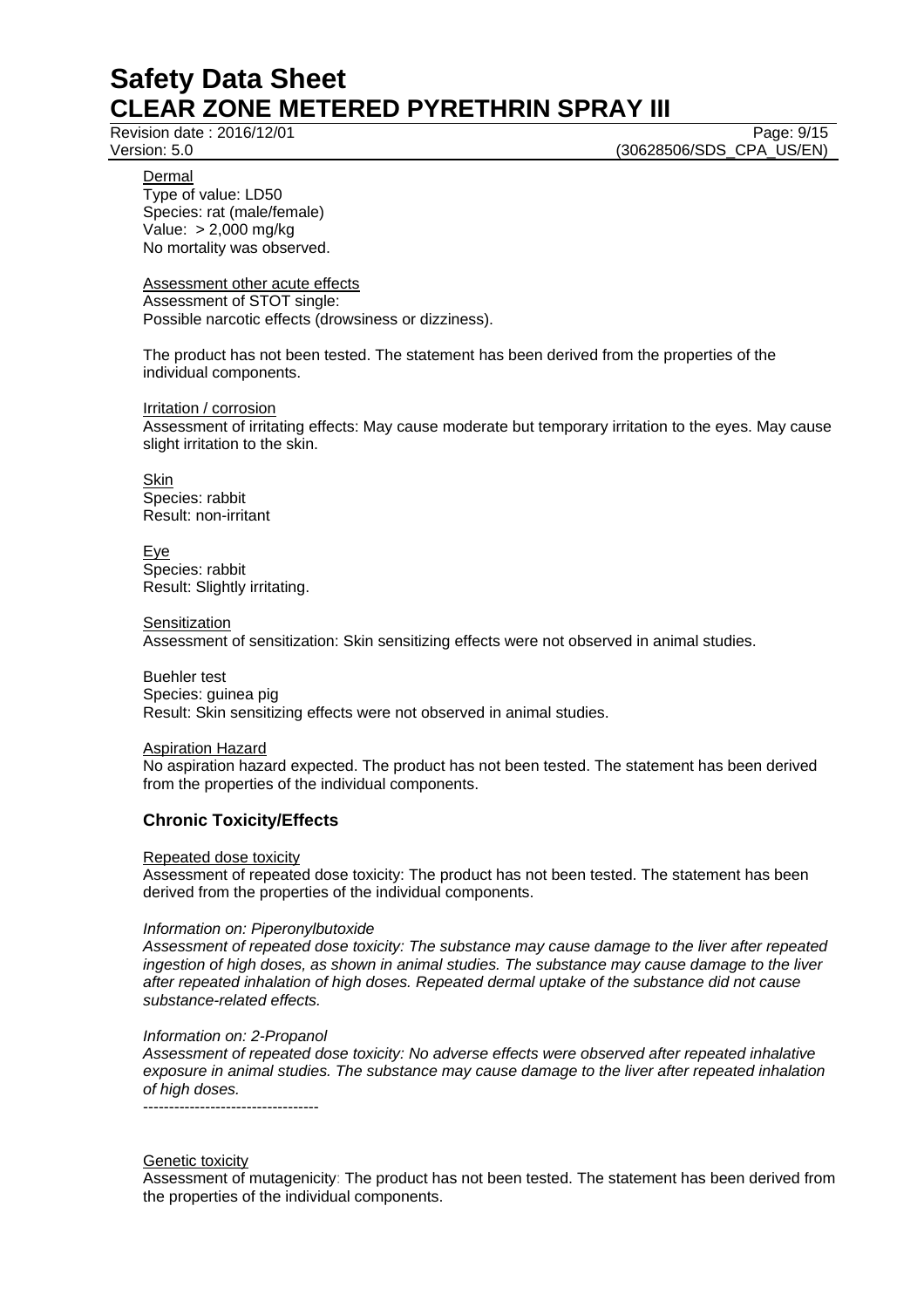Revision date : 2016/12/01 Page: 10/15

#### *Information on: pyrethrum*

*Assessment of mutagenicity: Mutagenicity tests revealed no genotoxic potential. The product has not been tested. The statement has been derived from the properties of the individual components. No mutagenic effects reported.* 

*Information on: 1,3-Benzodioxole, 5-[[2-(2-butoxyethoxy)ethoxy]methyl]-6-propyl-Assessment of mutagenicity: Mutagenicity tests revealed no genotoxic potential.* 

#### *Information on: Distillates, petroleum*

*Assessment of mutagenicity: The substance was not mutagenic in bacteria. The substance was not genotoxic in mammalian cell culture. The substance was not mutagenic in mammalian cell culture. The substance was not genotoxic in a test with mammals. The product has not been tested. The statement has been derived from substances/products of a similar structure or composition.* 

#### *Information on: 2-Propanol*

*Assessment of mutagenicity: The substance was not mutagenic in bacteria. The substance was not mutagenic in mammalian cell culture. The substance was not mutagenic in a test with mammals.*  ----------------------------------

#### **Carcinogenicity**

Assessment of carcinogenicity: The product has not been tested. The statement has been derived from the properties of the individual components.

#### *Information on: pyrethrum*

*Assessment of carcinogenicity: The results of various animal studies gave no indication of a carcinogenic effect. The product has not been tested. The statement has been derived from the properties of the individual components. Not Likely to Be Carcinogenic to Humans.* 

*Information on: 1,3-Benzodioxole, 5-[[2-(2-butoxyethoxy)ethoxy]methyl]-6-propyl-Assessment of carcinogenicity: IARC Group 3 (not classifiable as to human carcinogenicity). In long-term animal studies in which the substance was given in high doses by feed, a carcinogenic effect was not observed.*  ----------------------------------

#### Reproductive toxicity

Assessment of reproduction toxicity: The results of animal studies gave no indication of a fertility impairing effect. The product has not been tested. The statement has been derived from the properties of the individual components.

#### **Teratogenicity**

Assessment of teratogenicity: The product has not been tested. The statement has been derived from the properties of the individual components. Animal studies gave no indication of a developmental toxic effect at doses that were not toxic to the parental animals.

#### Other Information

Misuse can be harmful to health.

#### **Symptoms of Exposure**

The most important known symptoms and effects are described in the labelling (see section 2) and/or in section 11., Further important symptoms and effects are so far not known.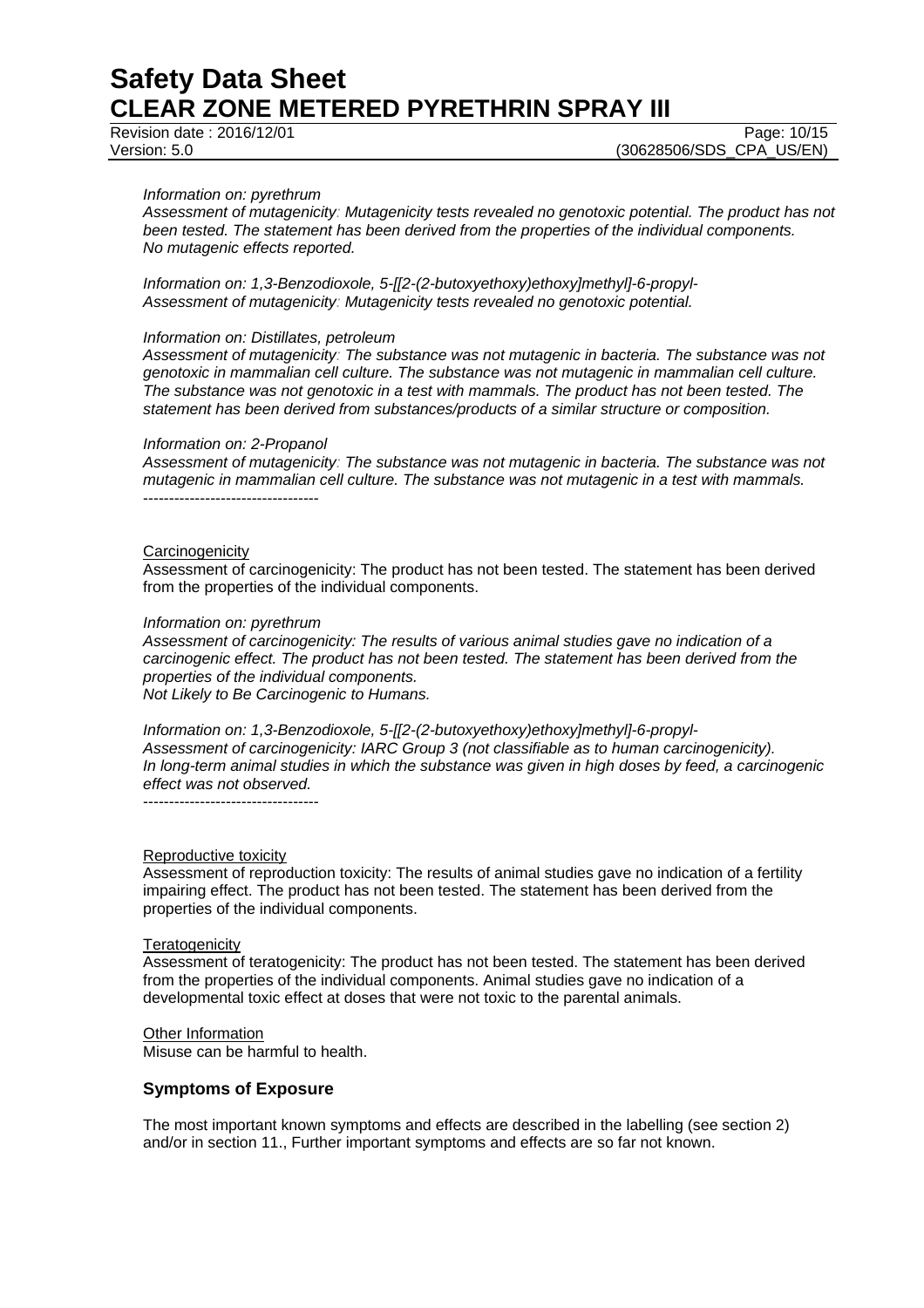Revision date : 2016/12/01 Page: 11/15

Version: 5.0 **(30628506/SDS\_CPA\_US/EN)** 

# **12. Ecological Information**

#### **Toxicity**

Aquatic toxicity Assessment of aquatic toxicity: Very toxic to aquatic organisms. May cause long-term adverse effects in the aquatic environment. The product has not been tested. The statement has been derived from the properties of the individual components.

#### Toxicity to fish

*Information on: pyrethrum LC50 (96 h) 0.0052 mg/l, Oncorhynchus mykiss (static) LC50 (96 h) 0.01 mg/l, Lepomis macrochirus* 

*Information on: 1,3-Benzodioxole, 5-[[2-(2-butoxyethoxy)ethoxy]methyl]-6-propyl-LC50 (96 h) 3.49 mg/l, Cyprinodon variegatus (OECD Guideline 203, Flow through.) The product has low solubility in the test medium. An aqueous solution prepared with solubilizers has been tested.* 

#### *Information on: Distillates, petroleum*

*LL50 (96 h) 2 - 5 mg/l, Oncorhynchus mykiss (OECD Guideline 203, semistatic) The product has low solubility in the test medium. A saturated solution has been tested. The product has not been tested. The statement has been derived from substances/products of a similar structure or composition. Nominal values (confirmed by concentration control analytics)* 

#### *Information on: 2-Propanol*

*LC50 (96 h) 9,640 mg/l, Pimephales promelas (EPA 72-1, Flow through.) The statement of the toxic effect relates to the analytically determined concentration. Literature data.*  ----------------------------------

#### Aquatic invertebrates

*Information on: pyrethrum EC50 (48 h) 0.012 mg/l, Daphnia magna EC50 (48 h) 0.0014 mg/l, Mysidopsis bahia* 

*Information on: 1,3-Benzodioxole, 5-[[2-(2-butoxyethoxy)ethoxy]methyl]-6-propyl-EC50 (48 h) 0.51 mg/l, Daphnia magna (OECD Guideline 202, part 1, Flow through.) The product has low solubility in the test medium. An aqueous solution prepared with solubilizers has been tested.* 

*No observed effect concentration (28 d) 0.063 mg/l, aquatic arthropod (other) The details of the toxic effect relate to the nominal concentration. The product has low solubility in the test medium. An aqueous solution prepared with solubilizers has been tested. Limit concentration test only (LIMIT test).* 

#### *Information on: Distillates, petroleum*

*EL50 (48 h) 1.4 mg/l, Daphnia magna (OECD Guideline 202, part 1, static) The details of the toxic effect relate to the nominal concentration. The product has low solubility in the test medium. A saturated solution has been tested. The product has not been tested. The statement has been derived from substances/products of a similar structure or composition.* 

*Information on: 2-Propanol LC50 (24 h) > 10,000 mg/l, Daphnia magna (OECD Guideline 202, part 1, static)*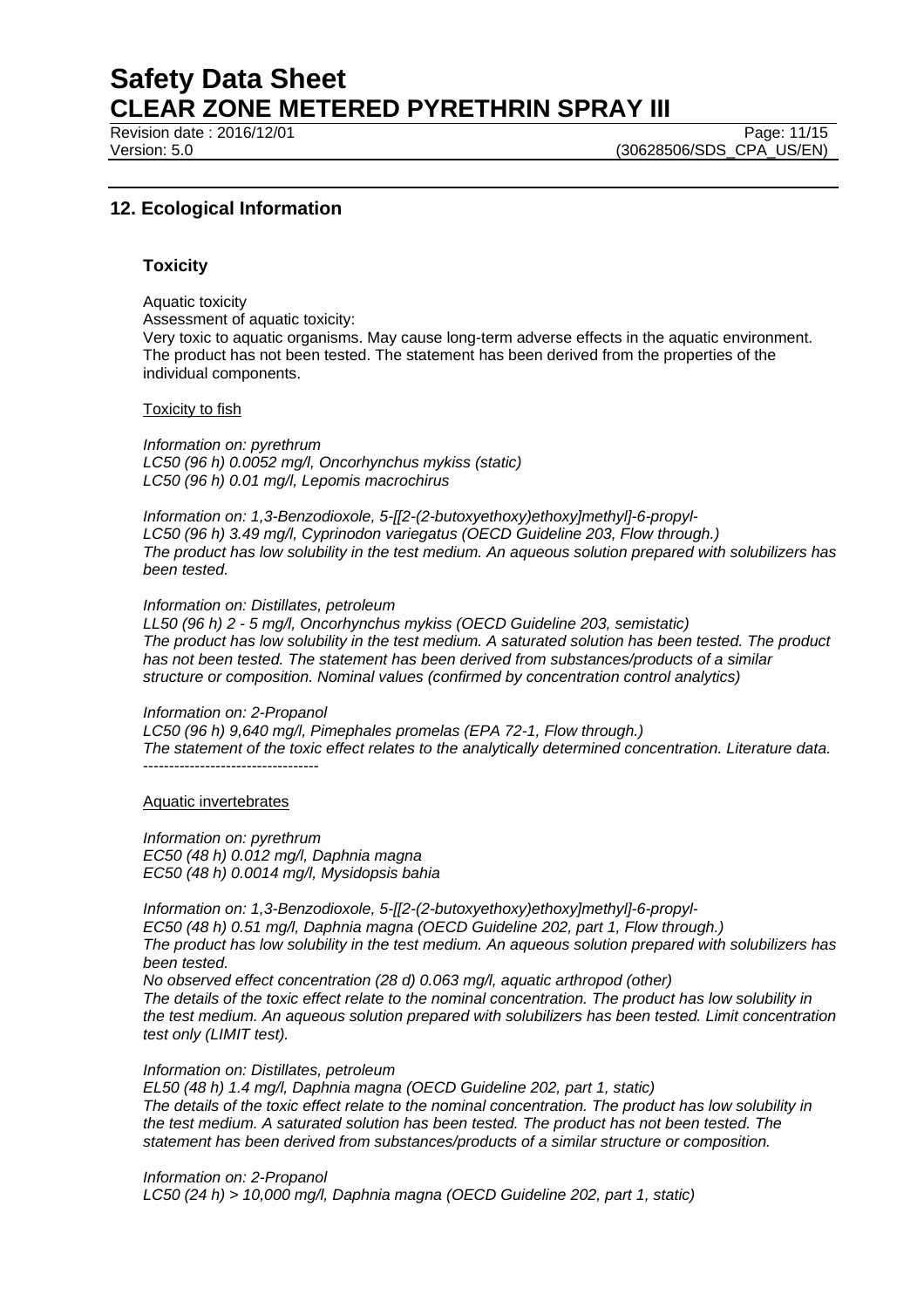Revision date : 2016/12/01 Page: 12/15

Version: 5.0 **(30628506/SDS\_CPA\_US/EN)** 

*The details of the toxic effect relate to the nominal concentration.*  ----------------------------------

#### Aquatic plants

*Information on: Distillates, petroleum* 

*EL50 (72 h) 1 - 3 mg/l (growth rate), Pseudokirchneriella subcapitata (OECD Guideline 201, static) The details of the toxic effect relate to the nominal concentration. The product has low solubility in the test medium. A saturated solution has been tested. The product has not been tested. The statement has been derived from substances/products of a similar structure or composition. No observed effect concentration (72 h) 1 mg/l (growth rate), Pseudokirchneriella subcapitata (OECD Guideline 201, static)* 

*The details of the toxic effect relate to the nominal concentration. The product has low solubility in the test medium. A saturated solution has been tested. The product has not been tested. The statement has been derived from substances/products of a similar structure or composition.* 

*Information on: 2-Propanol Toxic limit concentration (7 d) 1,800 mg/l, Scenedesmus quadricauda (other, static) Literature data.*  ----------------------------------

**Persistence and degradability** 

### Assessment biodegradation and elimination (H2O) The product has not been tested. The statement has been derived from the properties of the individual components.

Assessment biodegradation and elimination (H2O)

*Information on: pyrethrum* 

*Not readily biodegradable (by OECD criteria).* 

----------------------------------

# **Bioaccumulative potential**

Assessment bioaccumulation potential The product has not been tested. The statement has been derived from the properties of the individual components.

Bioaccumulation potential

*Information on: pyrethrum* 

*Bioconcentration factor: 471 Accumulation in organisms is not to be expected.*  ----------------------------------

# **Mobility in soil**

Assessment transport between environmental compartments The product has not been tested. The statement has been derived from the properties of the individual components.

*Information on: pyrethrum* 

*Following exposure to soil, adsorption to solid soil particles is probable, therefore contamination of groundwater is not expected.*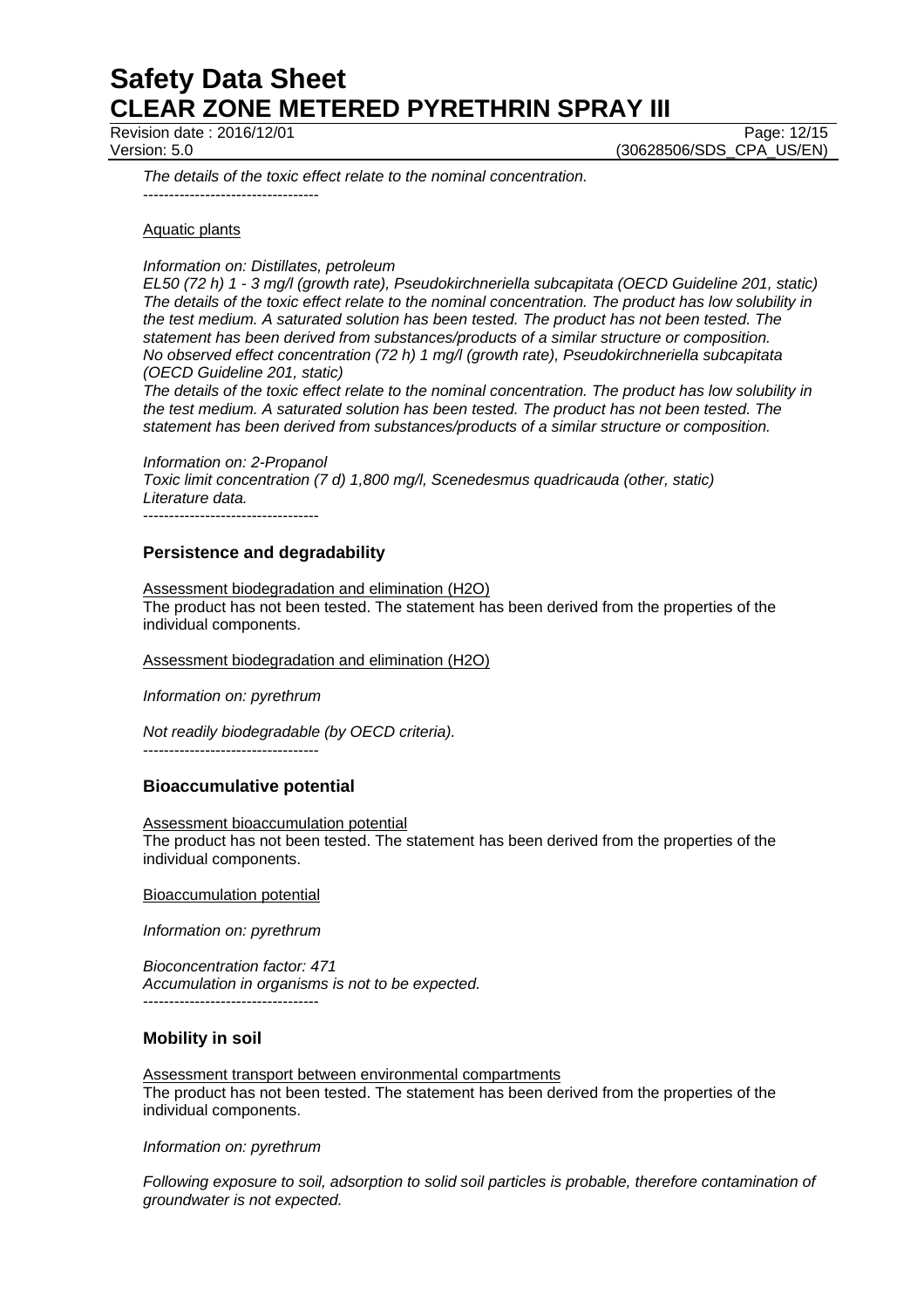Revision date : 2016/12/01 Page: 13/15

Version: 5.0 (30628506/SDS\_CPA\_US/EN)

----------------------------------

# **Additional information**

Other ecotoxicological advice: Do not discharge product into the environment without control.

# **13. Disposal considerations**

#### **Waste disposal of substance:**

Pesticide wastes are regulated. If pesticide wastes cannot be disposed of according to label instructions, contact the State Pesticide or Environmental Control Agency or the Hazardous Waste representative at the nearest EPA Regional Office for guidance.

#### **Container disposal:**

Do not cut, puncture, crush, or incinerate empty aerosol containers. Consult state or local disposal authorities for approved alternative procedures such as container recycling. Empty aerosol cans may meet the definition of RCRA D003. Consult local and/or regional EPA for further guidance.

# **14. Transport Information**

| <b>Land transport</b><br><b>USDOT</b>                                                      |                                                                                                           |
|--------------------------------------------------------------------------------------------|-----------------------------------------------------------------------------------------------------------|
| Hazard class:<br>ID number:<br>Hazard label:<br>Proper shipping name:                      | 2.1<br><b>UN 1950</b><br>2.1, EHSM<br>AEROSOLS (contains 1,1-DIFLUOROETHANE,<br>PIPERONYLBUTOXIDE)        |
| Sea transport<br><b>IMDG</b>                                                               |                                                                                                           |
| Hazard class:<br>ID number:<br>Hazard label:<br>Marine pollutant:<br>Proper shipping name: | 2.1<br>UN 1950<br>2.1, EHSM<br><b>YES</b><br>AEROSOLS (contains 1,1-DIFLUOROETHANE,<br>PIPERONYLBUTOXIDE) |
| Air transport<br><b>IATA/ICAO</b>                                                          |                                                                                                           |
| Hazard class:<br>ID number:<br>Hazard label:<br>Proper shipping name:                      | 2.1<br><b>UN 1950</b><br>2.1<br>AEROSOLS, FLAMMABLE                                                       |
| <b>Further information</b><br>12/31/2020, ORM-D will not apply.                            | DOT: This product may be classified as ORM-D (Consumer Commodity) or Limited Quantity. After              |

# **15. Regulatory Information**

# **Federal Regulations**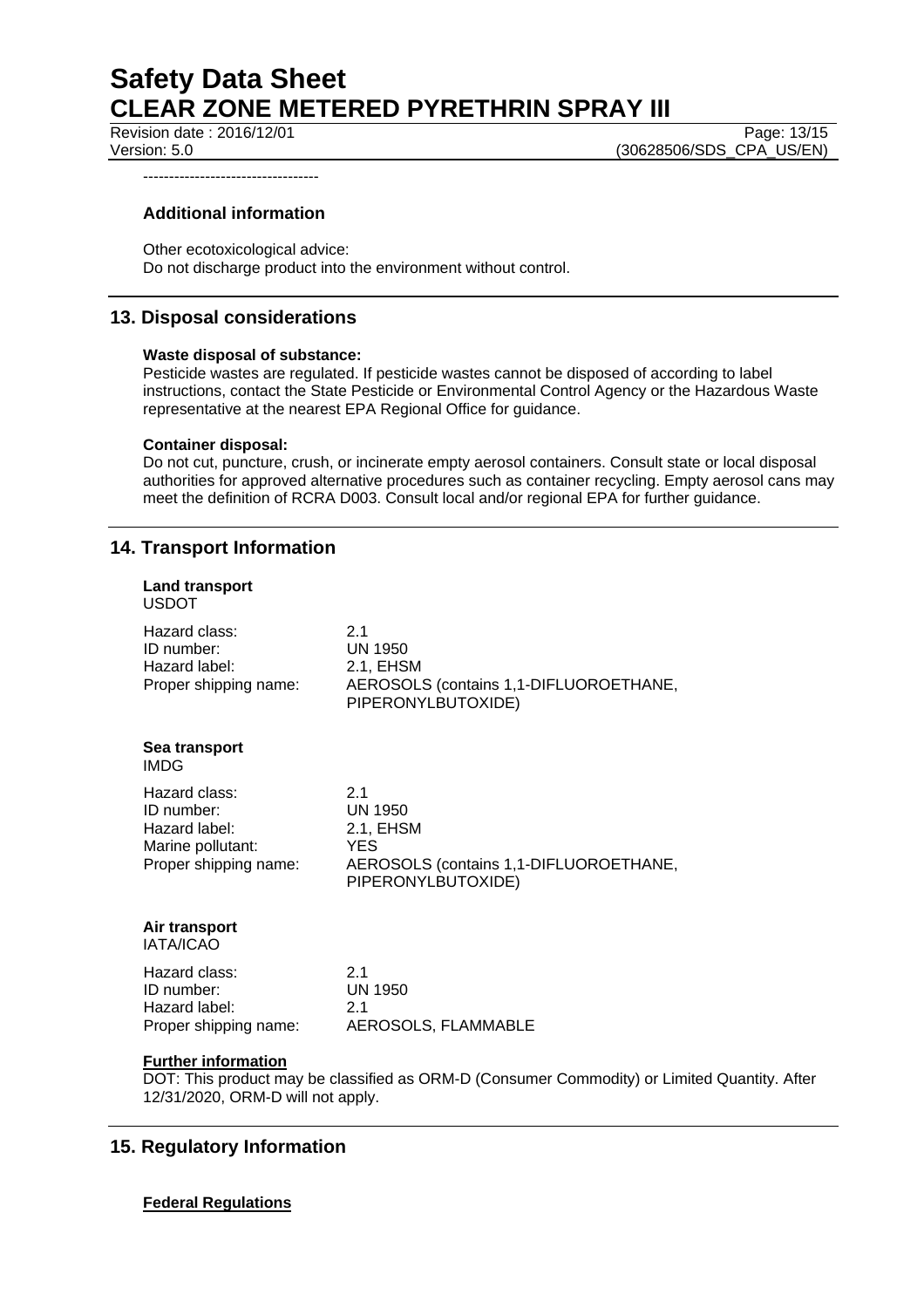Revision date : 2016/12/01 Page: 14/15

Version: 5.0 **(30628506/SDS\_CPA\_US/EN)** 

#### **Registration status:**

Chemical TSCA, US blocked / not listed

Crop Protection TSCA, US released / exempt

**EPCRA 311/312 (Hazard categories):** Acute; Chronic; Fire; Sudden release of pressure

| <b>CERCLA RQ</b> | <b>CAS Number</b> | <b>Chemical name</b> |
|------------------|-------------------|----------------------|
| 1 LBS            | 8003-34-7         | <b>Pyrethrins</b>    |

#### **State regulations**

| <b>CAS Number</b> | <b>Chemical name</b>   |
|-------------------|------------------------|
| 67-63-0           | 2-Propanol             |
| 64742-47-8        | Distillates, petroleum |
| 75-37-6           | Ethane, 1,1-difluoro-  |
| 67-63-0           | 2-Propanol             |
| 64742-47-8        | Distillates, petroleum |
| 75-37-6           | Ethane, 1,1-difluoro-  |
| 64742-47-8        | Distillates, petroleum |
| $51 - 03 - 6$     | Piperonylbutoxide      |
| 67-63-0           | 2-Propanol             |
|                   |                        |

#### **Labeling requirements under FIFRA**

This chemical is a pesticide product registered by the Environmental Protection Agency and is subject to certain labeling requirements under federal pesticide law. These requirements differ from the classification criteria and hazard information required for safety data sheets, and workplace labels of non-pesticide chemicals. Following is the hazard information as required on the pesticide label.

CAUTION: KEEP OUT OF REACH OF CHILDREN. KEEP OUT OF REACH OF DOMESTIC ANIMALS. HARMFUL IF SWALLOWED. HARMFUL IF INHALED. HARMFUL IF ABSORBED THROUGH SKIN. May cause moderate but temporary irritation to the eyes. Avoid inhalation of mists/vapours. Avoid contact with the skin, eyes and clothing. Wash thoroughly after handling. Aerosol container contains flammable gas under pressure.

# **16. Other Information**

**SDS Prepared by:** 

BASF NA Product Regulations SDS Prepared on: 2016/12/01

We support worldwide Responsible Care® initiatives. We value the health and safety of our employees, customers, suppliers and neighbors, and the protection of the environment. Our commitment to Responsible Care is integral to conducting our business and operating our facilities in a safe and environmentally responsible fashion, supporting our customers and suppliers in ensuring